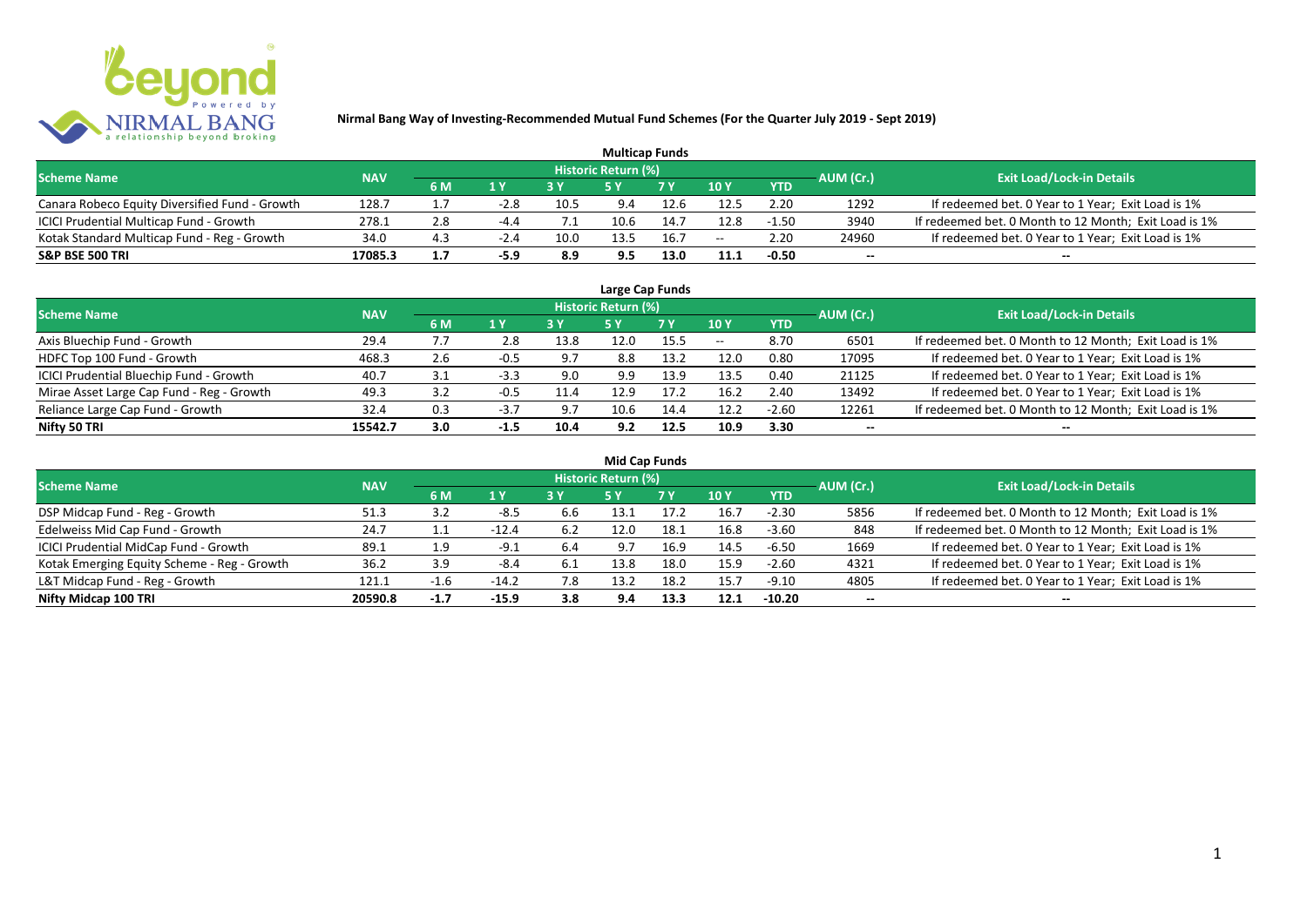

| Large & Midcap                                   |            |       |                |     |                            |      |      |            |           |                                                    |  |  |  |
|--------------------------------------------------|------------|-------|----------------|-----|----------------------------|------|------|------------|-----------|----------------------------------------------------|--|--|--|
| <b>Scheme Name</b>                               | <b>NAV</b> |       |                |     | <b>Historic Return (%)</b> |      |      |            | AUM (Cr.) | <b>Exit Load/Lock-in Details</b>                   |  |  |  |
|                                                  |            | 6 M   | 1 <sub>N</sub> |     |                            | 7 V  | 10Y  | <b>YTD</b> |           |                                                    |  |  |  |
| Canara Robeco Emerging Equities - Growth         | 87.3       | - ∪.⊥ | $-9.8$         | 9.5 | 15.1                       | 20.5 | 19.7 | $-2.00$    | 4640      | If redeemed bet. 0 Year to 1 Year; Exit Load is 1% |  |  |  |
| Invesco India Growth Opportunities Fund - Growth | 32.9       |       | $-5.0$         | 9.8 |                            |      | 13.2 | 0.20       | 1560      | If redeemed bet. 0 Year to 1 Year; Exit Load is 1% |  |  |  |
| NIFTY Large Midcap 250 TRI                       | 6775.2     | 0.9   | -8.4           | 8.6 | 10.8                       | 14.7 | 12.3 | $-3.20$    | $- -$     | $- -$                                              |  |  |  |

|                                  |            |     |        |      |                     | <b>Focused Funds</b> |       |            |           |                                                       |
|----------------------------------|------------|-----|--------|------|---------------------|----------------------|-------|------------|-----------|-------------------------------------------------------|
| <b>Scheme Name</b>               | <b>NAV</b> |     |        |      | Historic Return (%) |                      |       |            | AUM (Cr.) | <b>Exit Load/Lock-in Details</b>                      |
|                                  |            | 6 M | 1 V    |      | cν                  | 7 V                  | 10 Y  | <b>YTD</b> |           |                                                       |
| Axis Focused 25 Fund - Growth    | 27.9       | 8.3 | $-4.4$ | 12.9 | 13.9                | 15.7                 | $- -$ | 4.00       | 7785      | If redeemed bet. 0 Month to 12 Month; Exit Load is 1% |
| SBI Focused Equity Fund - Growth | 137.5      |     | $-0.9$ | 10.9 | 12.9                | 15.8                 | 18.5  | 4.00       | 4984      | If redeemed bet. 0 Year to 1 Year; Exit Load is 1%    |
| <b>S&amp;P BSE 500 TRI</b>       | 17085.3    |     | -5.9   | 8.9  | 9.5                 | 13.0                 | 11.1  | $-0.50$    | $- -$     | $- -$                                                 |

|                                                |            |      |         |                     | <b>Small Cap Funds</b> |        |       |            |           |                                                    |
|------------------------------------------------|------------|------|---------|---------------------|------------------------|--------|-------|------------|-----------|----------------------------------------------------|
| <b>Scheme Name</b>                             | <b>NAV</b> |      |         | Historic Return (%) |                        |        |       |            | AUM (Cr.) | <b>Exit Load/Lock-in Details</b>                   |
|                                                |            | 6 M  |         |                     |                        |        | 10Y   | <b>YTD</b> |           |                                                    |
| Franklin India Smaller Companies Fund - Growth | 47.6       | -4.2 | $-18.2$ |                     | 10.2                   | 19.0   | 17.0  | $-9.40$    | 6729      | If redeemed bet. 0 Year to 1 Year; Exit Load is 1% |
| HDFC Small Cap Fund - Growth                   | 38.3       |      | $-14.5$ | 9.5                 | 12.6                   | 15.9   | 14.1  | $-10.10$   | 7894      | If redeemed bet. 0 Year to 1 Year; Exit Load is 1% |
| L&T Emerging Businesses Fund - Reg - Growth    | 21.6       | -5.t | $-19.8$ | 8.3                 | 13.0                   | $\sim$ | $- -$ | $-13.00$   | 5611      | If redeemed bet. 0 Year to 1 Year; Exit Load is 1% |
| Nifty Smallcap 100 TRI                         | 6727.3     | -5.0 | $-26.3$ | $-1.7$              | 3.3                    | 9.0    | 8.4   | $-14.30$   | $- -$     | --                                                 |

# **ELSS Schemes (Tax Saving u/s 80-C)**

| <b>Scheme Name</b>                            | <b>NAV</b> |        |                | <b>Historic Return (%)</b> |       |      |         |            | AUM (Cr.)                | <b>Exit Load/Lock-in Details</b> |
|-----------------------------------------------|------------|--------|----------------|----------------------------|-------|------|---------|------------|--------------------------|----------------------------------|
|                                               |            | 6 M    | 1 <sub>Y</sub> |                            | 5 Y   | 7Y   | 10Y     | <b>YTD</b> |                          |                                  |
| Aditya Birla Sun Life Tax Relief 96 - Growth  | 29.0       | $-2.8$ | $-10.3$        | 7.4                        | 12.1  | 16.0 | 12.7    | $-6.10$    | 8416                     | Nil                              |
| Axis Long Term Equity Fund - Growth           | 44.8       | 8.0    | $-0.7$         | 10.9                       | 13.7  | 19.0 | $-  \,$ | 4.50       | 18953                    |                                  |
| IDFC Tax Advantage (ELSS) Fund - Reg - Growth | 51.4       | 0.7    | $-10.4$        | 8.2                        | 10.6  | 15.0 | 14.0    | $-4.80$    | 1902                     |                                  |
| Invesco India Tax Plan - Growth               | 48.7       | 1.8    | $-7.3$         | 8.3                        | 11.5  | 15.9 | 14.8    | $-0.60$    | 837                      | Ni                               |
| Mirae Asset Tax Saver Fund - Reg - Growth     | 17.1       | 4.4    | $-0.2$         | 14.4                       | $- -$ | --   | $- -$   | 2.70       | 2208                     |                                  |
| <b>S&amp;P BSE 200 TRI</b>                    | 5539.2     | 2.2    | $-4.2$         | 9.5                        | 9.8   | 13.2 | 11.2    | 0.60       | $\overline{\phantom{a}}$ | $\overline{\phantom{a}}$         |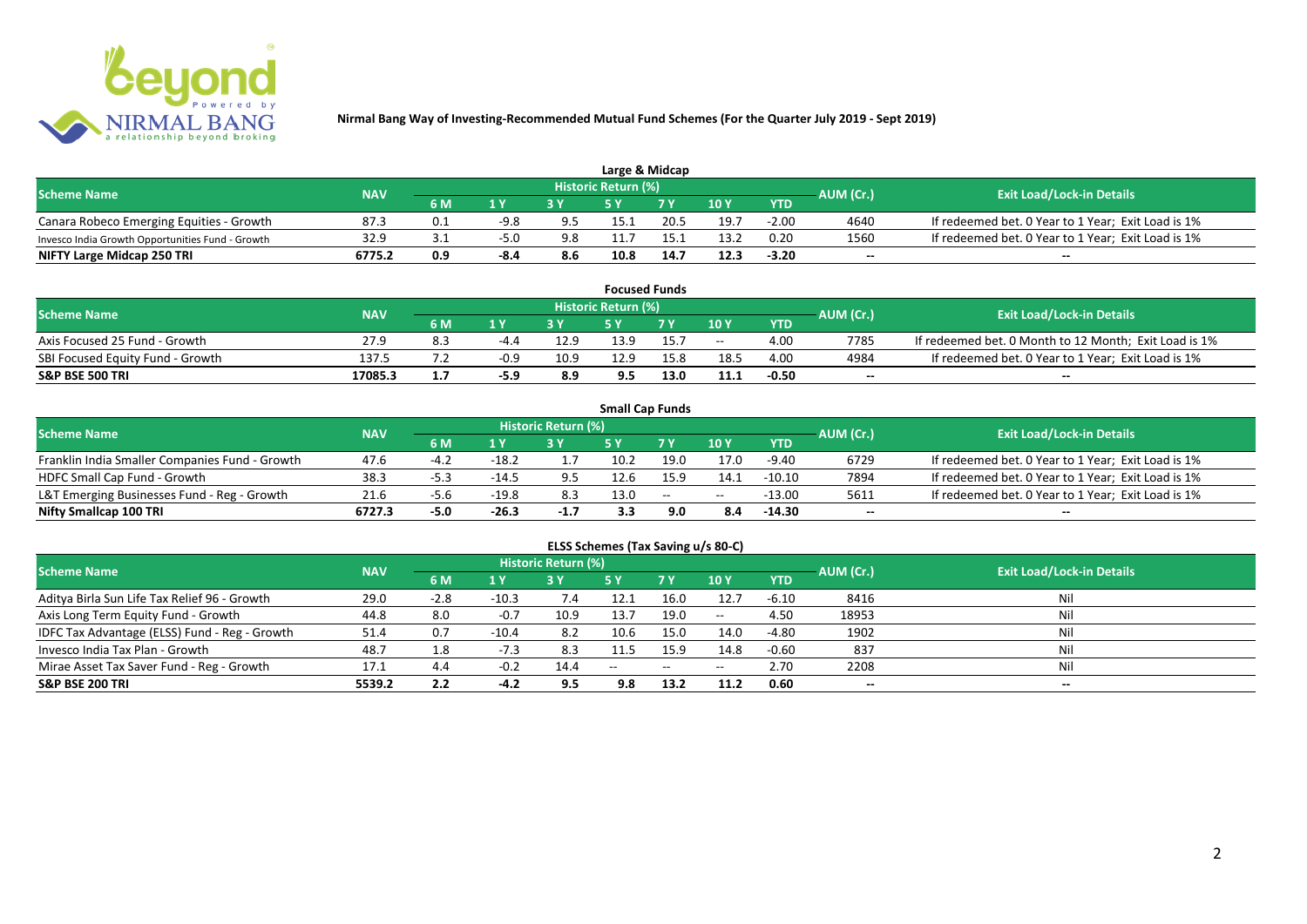

|                                           |            |           |        |                     | <b>Contra/Value Fund</b> |      |               |            |           |                                                    |
|-------------------------------------------|------------|-----------|--------|---------------------|--------------------------|------|---------------|------------|-----------|----------------------------------------------------|
| <b>Scheme Name</b>                        | <b>NAV</b> |           |        | Historic Return (%) |                          |      |               |            | AUM (Cr.) | <b>Exit Load/Lock-in Details</b>                   |
|                                           |            | <b>6M</b> | 1 Y    |                     |                          |      | $\sqrt{10}$ Y | <b>YTD</b> |           |                                                    |
| Kotak India EQ Contra Fund - Reg - Growth | 50.4       |           | $-4.2$ | 10.6                | 10.5                     | 13.7 | 11.9          | 0.80       | 811       | If redeemed bet. 0 Year to 1 Year; Exit Load is 1% |
| Invesco India Contra Fund - Growth        | 45.0       |           |        | 10.1                | 12.6                     |      | 13.9          | $-2.80$    | 3880      | If redeemed bet. 0 Year to 1 Year; Exit Load is 1% |
| UTI Value Opportunities Fund - Growth     | 58.1       | $\pm .4$  | - 1    | 5.8                 | 6.5                      | 10.6 | 11.3          | $-0.50$    | 4211      | If redeemed bet. 0 Year to 1 Year; Exit Load is 1% |
| <b>S&amp;P BSE 500 TRI</b>                | 17085.3    | 1.1       | -5.9   | 8.9                 | 9.5                      |      | 11.1          | $-0.50$    | --        | $- -$                                              |

| Sector/Thematic                                                           |            |        |        |                            |            |           |               |            |           |                                                    |  |  |  |
|---------------------------------------------------------------------------|------------|--------|--------|----------------------------|------------|-----------|---------------|------------|-----------|----------------------------------------------------|--|--|--|
| <b>Scheme Name</b>                                                        | <b>NAV</b> |        |        | <b>Historic Return (%)</b> |            |           |               |            | AUM (Cr.) | <b>Exit Load/Lock-in Details</b>                   |  |  |  |
|                                                                           |            | 6 M    | 1 Y    | <b>3Y</b>                  | <b>5 Y</b> | <b>7Y</b> | 10Y           | <b>YTD</b> |           |                                                    |  |  |  |
| Canara Robeco Consumer Trends Fund - Reg - Growth                         | 37.9       | 1.5    | -4.6   | 10.9                       | 14.1       | 16.1      | $\sim$ $-$    | 0.80       | 319       | If redeemed bet. 0 Year to 1 Year; Exit Load is 1% |  |  |  |
| Mirae Asset Great Consumer Fund - Growth                                  | 32.8       | $-0.2$ | $-5.8$ | 11.8                       | 12.7       | 16.1      | $\sim$ $\sim$ | $-4.20$    | 766       | If redeemed bet. 0 Year to 1 Year; Exit Load is 1% |  |  |  |
| <b>ICICI Prudential Technology Fund - Growth</b>                          | 59.0       | $-4.3$ | 3.7    | 13.6                       | 10.9       | 18.3      | 18.4          | 4.20       | 441       | If redeemed bet. 0 Day to 15 Day; Exit Load is 1%  |  |  |  |
| Reliance Pharma Fund - Growth                                             | 139.9      | $-7.5$ | $-4.7$ | 0.2                        | 6.8        | 12.4      | 17.1          | $-6.50$    | 2344      | If redeemed bet. 0 Year to 1 Year; Exit Load is 1% |  |  |  |
| ICICI Prudential Banking and Financial Services Fund -<br>Retail - Growth | 62.3       | 7.7    | $-1.9$ | 13.0                       | 16.1       | 19.3      | 17.8          | 2.40       | 3185      | If redeemed bet. 0 Day to 15 Day; Exit Load is 1%  |  |  |  |
| Reliance Banking Fund - Growth                                            | 263.9      | 4.4    | $-7.7$ | 11.9                       | 12.7       | 15.5      | 15.8          | $-0.40$    | 2924      | If redeemed bet. 0 Year to 1 Year; Exit Load is 1% |  |  |  |
| <b>S&amp;P BSE 500 TRI</b>                                                | 17085.3    | 1.7    | -5.9   | 8.9                        | 9.5        | 13.0      | 11.1          | $-0.50$    |           | --                                                 |  |  |  |

| <b>Dynamic Asset Allocation Funds</b>            |            |     |        |                            |      |               |       |            |                          |                                                         |  |  |  |
|--------------------------------------------------|------------|-----|--------|----------------------------|------|---------------|-------|------------|--------------------------|---------------------------------------------------------|--|--|--|
| <b>Scheme Name</b>                               | <b>NAV</b> |     |        | <b>Historic Return (%)</b> |      |               |       |            | AUM (Cr.)                | <b>Exit Load/Lock-in Details</b>                        |  |  |  |
|                                                  |            | 6 M | 1 Y    | 3Y                         | 5 Y  | 7Y            | 10Y   | <b>YTD</b> |                          |                                                         |  |  |  |
| ICICI Prudential Balanced Advantage Fund - Reg - | 35.3       | 4.1 |        |                            |      |               | 12.4  | 2.80       | 27798                    |                                                         |  |  |  |
| Growth                                           |            |     | 3.6    | 7.6                        | 9.4  | 12.9          |       |            |                          | If redeemed bet. 0 Year to 1 Year; Exit Load is 1%      |  |  |  |
| Invesco India Dynamic Equity Fund - Growth       | 28.7       | 3.4 | $-1.4$ | 7.6                        | 9.3  | 13.1          | 11.7  | 3.90       | 924                      | If redeemed bet. 0 Month to 3 Month; Exit Load is 0.25% |  |  |  |
| Reliance Balanced Advantage Fund - Growth        | 89.8       | 4.0 | 3.1    | 8.8                        | 9.4  | 13.0          | 11.9  | 3.20       | 2195                     | If redeemed bet. 0 Month to 12 Month; Exit Load is 1%   |  |  |  |
| SBI Dynamic Asset Allocation Fund - Reg - Growth | 13.2       | 0.3 | $-0.9$ | 7.0                        | $ -$ | $\sim$ $\sim$ | $- -$ | 0.90       | 684                      | If redeemed bet. 0 Month to 12 Month; Exit Load is 1%   |  |  |  |
| NIFTY 50 Hybrid Composite Debt 65:35 Index       | 9858.9     | 4.9 | 3.5    | 9.6                        | 9.4  | 11.4          | 10.2  | 5.20       | $\overline{\phantom{a}}$ | $- -$                                                   |  |  |  |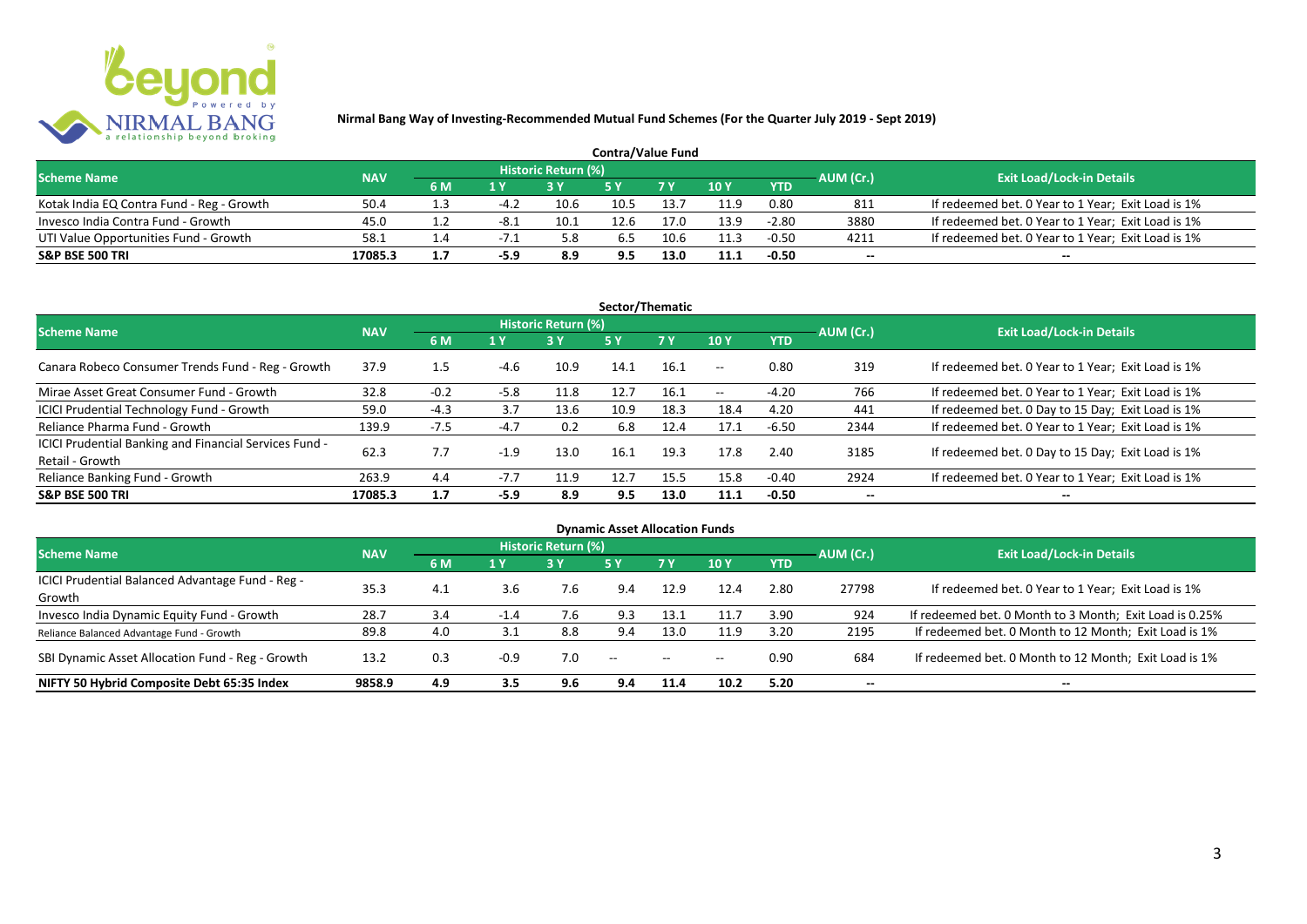

| <b>Hybrid Aggressive</b>                        |            |     |      |                            |                          |      |                          |            |                          |                                                       |  |  |  |
|-------------------------------------------------|------------|-----|------|----------------------------|--------------------------|------|--------------------------|------------|--------------------------|-------------------------------------------------------|--|--|--|
| <b>Scheme Name</b>                              | <b>NAV</b> |     |      | <b>Historic Return (%)</b> |                          |      |                          |            | AUM (Cr.)                | <b>Exit Load/Lock-in Details</b>                      |  |  |  |
|                                                 |            | 6 M | 1 Y  |                            | 5 Y                      | 7 Y  | 10Y                      | <b>YTD</b> |                          |                                                       |  |  |  |
| HDFC Hybrid Equity Fund - Growth                | 52.4       | 3.6 | -0.5 | 6.4                        | 6.5                      | 10.9 | 10.3                     | 2.00       | 21151                    | If redeemed bet. 0 Year to 1 Year; Exit Load is 1%    |  |  |  |
| ICICI Prudential Equity & Debt Fund - Growth    | 129.4      | 4.8 | 0.3  | 8.5                        | 10.5                     | 15.0 | 14.1                     | 1.10       | 24313                    | If redeemed bet. 0 Year to 1 Year; Exit Load is 1%    |  |  |  |
| Mirae Asset Hybrid - Equity Fund - Reg - Growth | 14.5       | 4.3 | 1.9  | 9.9                        | $\overline{\phantom{a}}$ | --   | $\overline{\phantom{a}}$ | 3.20       | 2297                     | If redeemed bet. 0 Year to 1 Year; Exit Load is 1%    |  |  |  |
| SBI Equity Hybrid Fund - Growth                 | 134.6      | 6.8 |      | 9.2                        |                          | 15.5 | 12.5                     | 4.90       | 29408                    | If redeemed bet. 0 Month to 12 Month; Exit Load is 1% |  |  |  |
| Canara Robeco Equity Hybrid Fund - Growth       | 154.9      | 2.9 | 0.4  | 8.8                        | 10.8                     | 13.3 | 12.9                     | 3.00       | 2298                     | If redeemed bet. 0 Year to 1 Year; Exit Load is 1%    |  |  |  |
| NIFTY 50 Hybrid Composite Debt 65:35 Index      | 9858.9     | 4.9 | 3.5  | 9.6                        | 9.4                      | 11.4 | 10.2                     | 5.20       | $\overline{\phantom{a}}$ | $- -$                                                 |  |  |  |

| <b>Arbitrage Fund</b>                      |            |     |     |                            |     |  |     |      |           |                                                         |  |  |  |
|--------------------------------------------|------------|-----|-----|----------------------------|-----|--|-----|------|-----------|---------------------------------------------------------|--|--|--|
| <b>Scheme Name</b>                         | <b>NAV</b> |     |     | <b>Historic Return (%)</b> |     |  |     |      | AUM (Cr.) | <b>Exit Load/Lock-in Details</b>                        |  |  |  |
|                                            |            | 1 M | 3 M | 6 M                        |     |  | 2 V | YTD  |           |                                                         |  |  |  |
| IDFC Arbitrage Fund - Reg - Growth         | 23.9       |     |     |                            | 6.8 |  |     | 7.00 | 7382      | If redeemed bet. 0 Month to 1 Month; Exit Load is 0.25% |  |  |  |
| Kotak Equity Arbitrage Fund - Reg - Growth | 27.1       | 6.8 |     | 7.0                        | 6.7 |  |     | 6.70 | 14527     | If redeemed bet. 0 Day to 30 Day; Exit Load is 0.25%    |  |  |  |
| Reliance Arbitrage Fund - Growth           | 19.4       |     |     |                            | 6.7 |  |     | 6.90 | 8904      | If redeemed bet. 0 Month to 1 Month; Exit Load is 0.25% |  |  |  |

|                                          |            |       |       |                     |       | <b>Equity Saver</b>                            |       |            |           |                                                       |
|------------------------------------------|------------|-------|-------|---------------------|-------|------------------------------------------------|-------|------------|-----------|-------------------------------------------------------|
| <b>Scheme Name</b>                       | <b>NAV</b> |       |       | Historic Return (%) |       |                                                |       |            | AUM (Cr.) | <b>Exit Load/Lock-in Details</b>                      |
|                                          |            | 6 M   | 1 V   |                     |       | 7 <sub>V</sub>                                 | 10Y   | <b>YTD</b> |           |                                                       |
| Axis Equity Saver Fund - Reg - Growth    | 12.9       | 3.8   | 2.6   |                     | $- -$ | $\hspace{0.1mm}-\hspace{0.1mm}-\hspace{0.1mm}$ | $- -$ | 4.20       | 753       | If redeemed bet. 0 Month to 12 Month; Exit Load is 1% |
| HDFC Equity Savings Fund - Growth        | 36.2       | 2.8   | 1.9   | 7.5                 |       | 8.8                                            | 9.2   | 1.90       | 5138      | If redeemed bet. 0 Year to 1 Year; Exit Load is 1%    |
| Kotak Equity Savings Fund - Reg - Growth | 14.2       | 2.6   |       |                     | $- -$ | $\sim$                                         | $- -$ | 2.60       | 2003      | If redeemed bet. 0 Year to 1 Year; Exit Load is 1%    |
| CRISIL Hybrid 50+50 - Moderate Index*    | $- -$      | $- -$ | $- -$ |                     | $- -$ | --                                             |       | $- -$      | $- -$     |                                                       |

| <b>Liquid Funds</b>                       |                                  |           |     |      |     |                          |            |                     |           |       |  |  |  |  |
|-------------------------------------------|----------------------------------|-----------|-----|------|-----|--------------------------|------------|---------------------|-----------|-------|--|--|--|--|
| <b>Scheme Name</b>                        | <b>Exit Load/Lock-in Details</b> |           |     |      |     |                          |            |                     |           |       |  |  |  |  |
|                                           | <b>NAV</b>                       | <b>1W</b> | 2 W | l M  | 3 M | 1Y                       | <b>YTM</b> | <b>Maturity</b>     | AUM (Cr.) |       |  |  |  |  |
| Axis Liquid Fund - Growth                 | 2117.6                           | 6.5       | 6.6 | 6.6  | 6.9 | 7.4                      | 6.5        | $\hspace{0.05cm} -$ | 30115     | Nil   |  |  |  |  |
| IDFC Cash Fund - Reg - Growth             | 2312.4                           | 6.3       | 6.3 | -6.2 | 6.5 |                          | 5.9        | 0.07                | 11025     | Nil   |  |  |  |  |
| Kotak Liquid Scheme - Reg - Growth        | 3865.2                           | 6.4       | 6.4 | 6.3  | 6.7 |                          | 6.5        | $- -$               | 29444     | Nil   |  |  |  |  |
| Mirae Asset Cash Management Fund - Growth | 1998.7                           | 6.5       | 6.5 | -6.5 | 6.8 | 7.4                      | -6.4       | $- -$               | 3463      | Nil   |  |  |  |  |
| <b>CRISIL Liquid Fund Index</b>           | $- -$                            | 6.7       | 6.8 | 6.8  | 7.1 | $\overline{\phantom{a}}$ | $- -$      | $-$                 | $-$       | $- -$ |  |  |  |  |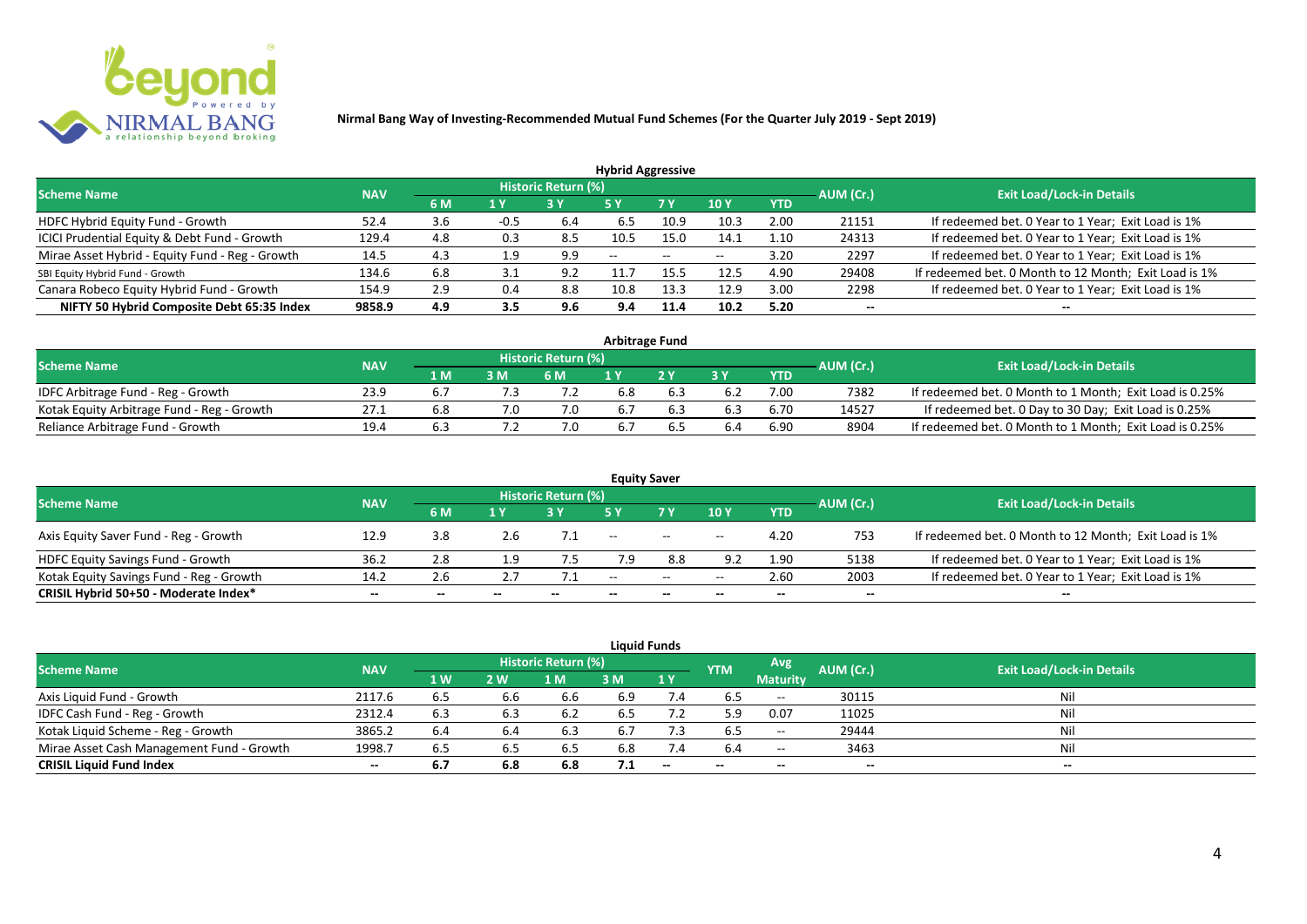

| <b>Ultra Short Fund</b>                       |            |      |     |                            |       |           |            |                 |           |                                  |  |  |  |  |
|-----------------------------------------------|------------|------|-----|----------------------------|-------|-----------|------------|-----------------|-----------|----------------------------------|--|--|--|--|
| <b>Scheme Name</b>                            | <b>NAV</b> |      |     | <b>Historic Return (%)</b> |       |           | <b>YTM</b> | Avg             | AUM (Cr.) | <b>Exit Load/Lock-in Details</b> |  |  |  |  |
|                                               |            | 1 M  | 3 M | <b>6 M</b>                 |       | <b>3Y</b> |            | <b>Maturity</b> |           |                                  |  |  |  |  |
| HDFC Ultra Short Term Fund - Reg - Growth     | 10.8       | 10.0 | 9.0 | 8.6                        | $- -$ | $- -$     | 6.8        | 0.51            | 7440      | Nil                              |  |  |  |  |
| IDFC Ultra Short Term Fund - Reg - Growth     | 10.9       | 9.8  | 9.2 |                            | 8.6   | $-$       | 6.6        | 0.47            | 3258      | Nil                              |  |  |  |  |
| SBI Magnum Ultra Short Duration Fund - Growth | 4269.0     | 9.8  | 9.0 | 8.4                        | 8.5   |           |            | $- -$           | 8447      | Nil                              |  |  |  |  |
| <b>NIFTY Ultra Short Duration Debt Index</b>  | 3898.0     | 9.6  | 9.0 | 8.3                        | 8.6   |           | --         | $- -$           | $-$       | $- -$                            |  |  |  |  |

| <b>Money Market Fund</b>                                   |            |      |     |                     |       |       |            |                     |           |                                  |  |  |  |  |
|------------------------------------------------------------|------------|------|-----|---------------------|-------|-------|------------|---------------------|-----------|----------------------------------|--|--|--|--|
| <b>Scheme Name</b>                                         | <b>NAV</b> |      |     | Historic Return (%) |       |       | <b>YTM</b> | Avg                 | AUM (Cr.) | <b>Exit Load/Lock-in Details</b> |  |  |  |  |
|                                                            |            | 1 M  | 3M  | 6 M                 | 1Y    | 3Y    |            | <b>Maturity</b>     |           |                                  |  |  |  |  |
| Aditya Birla Sun Life Money Manager Fund - Reg -<br>Growth | 258.3      | 10.7 | 9.8 | 9.0                 | 8.8   | 7.6   |            | $\hspace{0.05cm} -$ | 11755     | Nil                              |  |  |  |  |
| ICICI Prudential Money Market Fund - Reg - Growth          | 266.6      | 9.6  | 9.2 | 8.6                 | 8.4   | 7.4   | 6.4        | 0.39                | 9064      | Nil                              |  |  |  |  |
| Reliance Money Market Fund - Growth                        | 2911.3     | 10.0 | 9.5 | 8.8                 | 8.7   | 7.5   | 6.5        | 0.42                | 3320      | Nil                              |  |  |  |  |
| UTI Money Market Fund - Reg - Growth                       | 2164.7     | 10.3 | 9.5 | 8.8                 | 8.7   | 7.5   | 6.6        | 0.50                | 6472      | Nil                              |  |  |  |  |
| <b>CRISIL Liquid Fund Index</b>                            | $- -$      | 6.8  | 7.1 | $- -$               | $- -$ | $- -$ | $- -$      | $- -$               | $-$       | $- -$                            |  |  |  |  |

| <b>Short Term Fund</b>                                                                                                               |      |      |      |      |     |     |  |                 |      |     |  |  |  |  |
|--------------------------------------------------------------------------------------------------------------------------------------|------|------|------|------|-----|-----|--|-----------------|------|-----|--|--|--|--|
| <b>Historic Return (%)</b><br>Avg<br>AUM (Cr.)<br><b>Scheme Name</b><br><b>Exit Load/Lock-in Details</b><br><b>YTM</b><br><b>NAV</b> |      |      |      |      |     |     |  |                 |      |     |  |  |  |  |
|                                                                                                                                      |      | 1 M  | 3 M  | 6 M  |     | 3 Y |  | <b>Maturity</b> |      |     |  |  |  |  |
| HDFC Short Term Debt Fund - Growth                                                                                                   | 21.4 | 11.9 | 13.2 | 10.6 | 9.4 |     |  | 2.59            | 8173 | Nil |  |  |  |  |
| IDFC Bond Fund - Short Term Plan - Reg - Growth                                                                                      | 39.5 | 14.1 | 13.8 | 11.0 | 9.9 |     |  |                 | 8258 | Nil |  |  |  |  |
| Kotak Bond Short Term Plan - Reg - Growth                                                                                            | 36.1 | 11.0 | 14.3 | 11.0 | 9.6 |     |  | $- -$           | 9355 | Nil |  |  |  |  |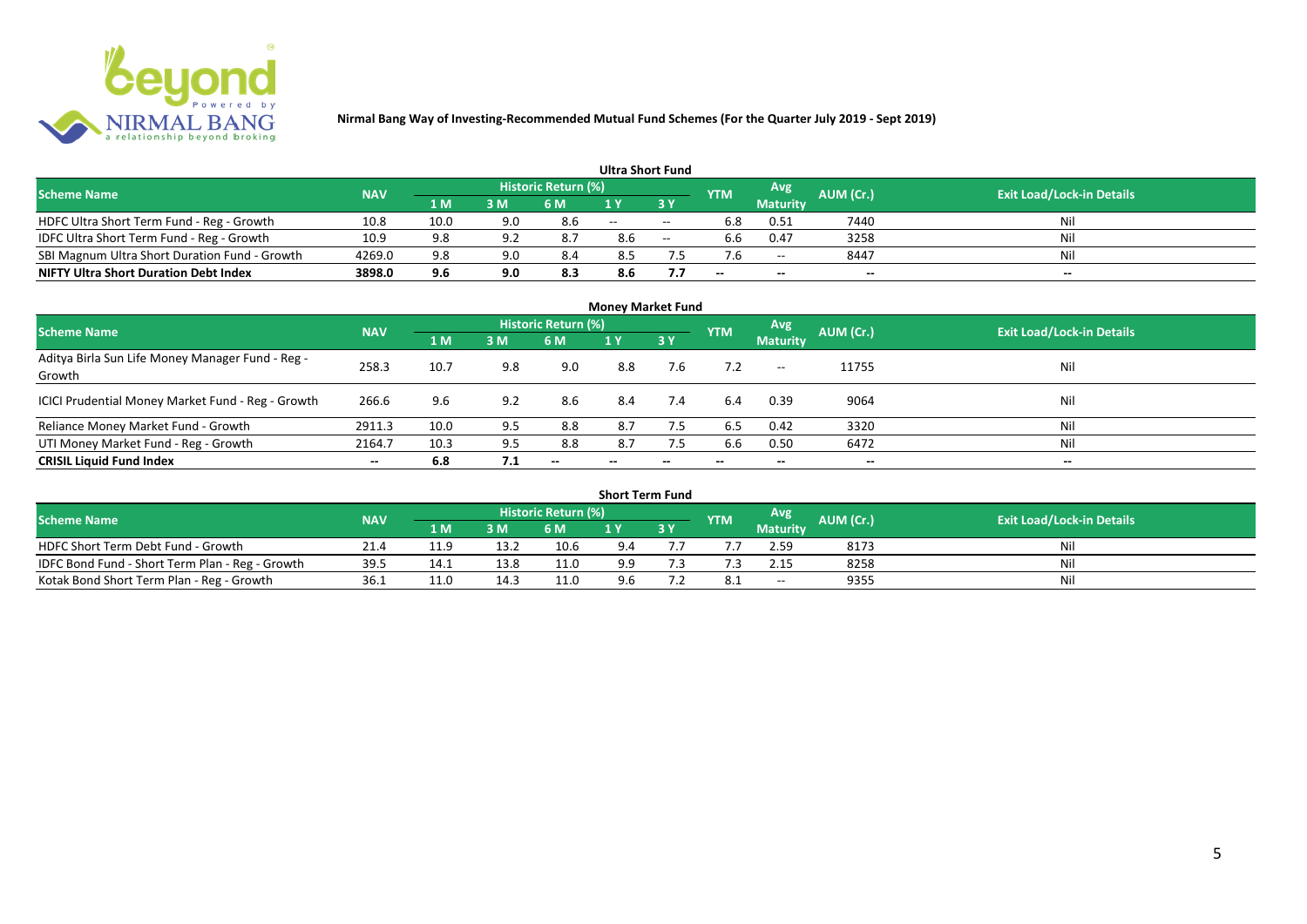

| <b>Low Duration Fund</b>                  |            |                               |      |                            |     |  |            |                          |           |                                  |  |  |  |  |
|-------------------------------------------|------------|-------------------------------|------|----------------------------|-----|--|------------|--------------------------|-----------|----------------------------------|--|--|--|--|
| <b>Scheme Name</b>                        | <b>NAV</b> |                               |      | <b>Historic Return (%)</b> |     |  | <b>YTM</b> | Avg                      | AUM (Cr.) | <b>Exit Load/Lock-in Details</b> |  |  |  |  |
|                                           |            | 1 M                           | 3 M  | 6 M                        | 1 Y |  |            | Maturity                 |           |                                  |  |  |  |  |
| <b>HDFC Low Duration Fund - Growth</b>    | 40.3       | 10.1                          | ດ ສ  | 8.6                        | 8.1 |  |            | 0.96                     | 15491     | Nil                              |  |  |  |  |
| Canara Robeco Savings Fund - Reg - Growth | 30.2       | 11.1                          | 10.0 | 8.9                        | 8.4 |  |            | $\overline{\phantom{a}}$ | 1049      | Nil                              |  |  |  |  |
| IDFC Low Duration Fund - Reg - Growth     | 27.3       | 11 <sup>2</sup><br><b>TT:</b> | 10.3 | 9.2                        | 8.7 |  |            | 0.88                     | 4167      | Nil                              |  |  |  |  |

| <b>Banking &amp; PSU Bond Funds</b>                                                                                                  |      |      |      |      |      |      |     |                 |      |    |  |  |  |  |
|--------------------------------------------------------------------------------------------------------------------------------------|------|------|------|------|------|------|-----|-----------------|------|----|--|--|--|--|
| <b>Historic Return (%)</b><br>Avg<br>AUM (Cr.)<br><b>Exit Load/Lock-in Details</b><br><b>Scheme Name</b><br><b>YTM</b><br><b>NAV</b> |      |      |      |      |      |      |     |                 |      |    |  |  |  |  |
|                                                                                                                                      |      | 1 M  | 3 M  | 6 M  |      | 73 Y |     | <b>Maturity</b> |      |    |  |  |  |  |
| HDFC Banking and PSU Debt Fund - Reg - Growth                                                                                        | 15.6 | 12.1 | 14.5 | 11.5 | 9.9  |      | 8.0 | 2.71            | 3285 | Ni |  |  |  |  |
| Kotak Banking and PSU Debt Fund - Reg - Growth                                                                                       | 44.2 | 8.5  | 17.3 | 12.9 | 11.0 | 8.0  | 7.9 | $- -$           | 2198 | Ni |  |  |  |  |
| IDFC Banking & PSU Debt Fund - Reg - Growth                                                                                          | 16.7 | 15.4 | 17.9 | 13.6 | 11.7 | 7.8  |     | 3.15            | 7544 | Ni |  |  |  |  |

| <b>Corporate Bond Funds</b>                                                                                                          |        |      |      |      |      |      |     |                 |       |     |  |  |  |  |
|--------------------------------------------------------------------------------------------------------------------------------------|--------|------|------|------|------|------|-----|-----------------|-------|-----|--|--|--|--|
| <b>Historic Return (%)</b><br>Avg<br>AUM (Cr.)<br><b>Exit Load/Lock-in Details</b><br><b>Scheme Name</b><br><b>NAV</b><br><b>YTM</b> |        |      |      |      |      |      |     |                 |       |     |  |  |  |  |
|                                                                                                                                      |        | 1 M  | 3 M  | 6 M  |      | 73 Y |     | <b>Maturity</b> |       |     |  |  |  |  |
| ICICI Prudential Corporate Bond Fund - Reg - Growth                                                                                  | 19.8   | 10.7 | 13.4 | 11.2 | 9.4  | 7.5  |     | 2.51            | 7771  | Nil |  |  |  |  |
| HDFC Corporate Bond Fund - Growth                                                                                                    | 21.7   | 11.6 | 16.7 | 13.2 | 11.0 | 8.0  |     | 4.12            | 12416 | Nil |  |  |  |  |
| Kotak Corporate Bond Fund - Std - Growth                                                                                             | 2562.4 | 13.2 | 12.5 | 10.6 | 9.6  | 8.1  | 7.9 | $\sim$          | 2334  | Nil |  |  |  |  |